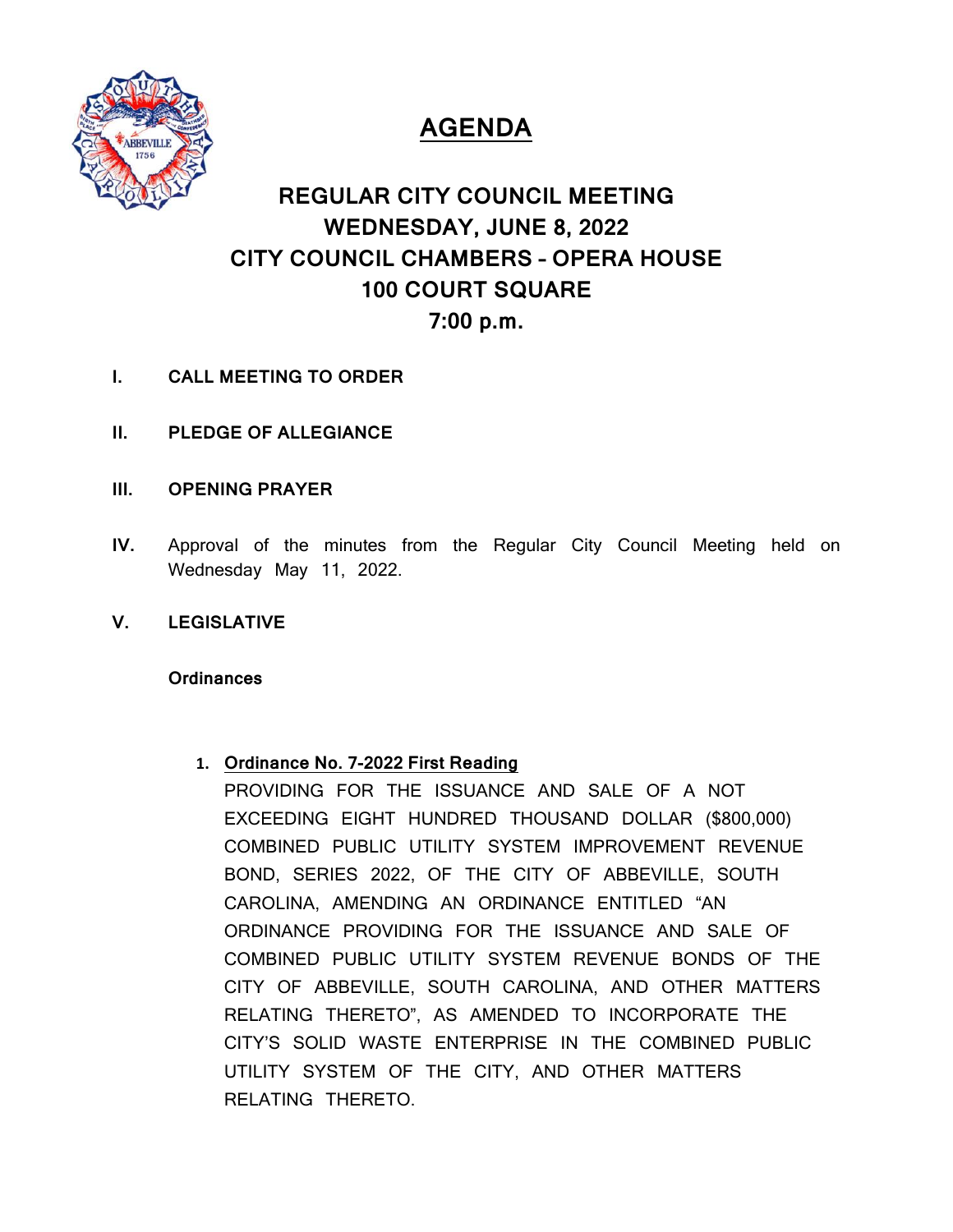## **2. Ordinance No. 8-2022 First Reading** AN ORDINANCE OF THE CITY OF ABBEVILLE, S.C. AMENDING ORDINANCE NO. 3-2021 TO UPDATE LANGUAGE REGARDING THE ECONOMIC INCENTIVE PROGRAM

#### **VI. CITY MANAGER REPORTS**

- **1. Report No. 16-2022 Approval Requested** Hydroelectric Dam Relicensing Contract
- **2. Report No. 17-2022 Approval Requested** North Main Waterline Bids
- **3. Report No. 18-2022 Approval Requested** Adams Drive Playground Equipment RFP
- **4. Report No. 19-2022 Approval Requested** Gas Pump & Awning Bid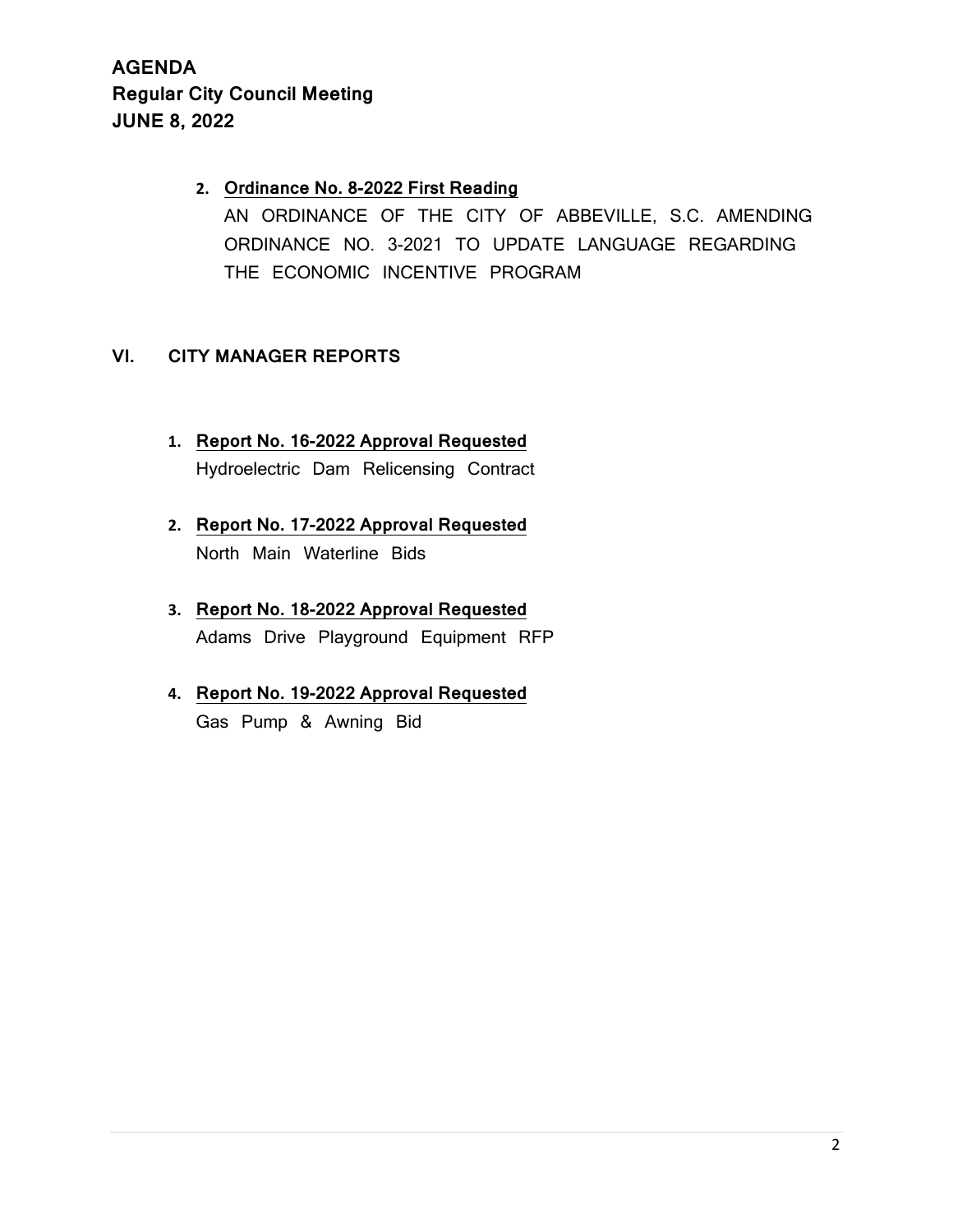#### **VII. OLD BUSINESS**

- 1. Consideration of appointment to fill the remainder of the four-year term of office of Theodosia Hoppers on the Historic Properties Protection Commission. (Ms. Hoppers resigned from the HPPC on October 28, 2021).
- 2. Consideration of appointment to fill the three-year term of office of Mark Meyers on the Property Maintenance Board of Appeals which expired on April 11, 2020. (Mr. Meyers does wish to serve again).
- 3. Consideration of appointment to fill the three-year term of office of Robbie Weichmann on the Property Maintenance Board of Appeals which expired on October 10, 2020. (Mr. Weichmann does not wish to serve again).

#### **VIII. PUBLIC COMMENT PERIOD**

**NOTES ON COMMENT PERIOD:** The Council is interested in hearing your concerns, but speakers should not expect Council's action or deliberation on subject matter brought up during the Public Comment Period. Topics requiring further investigation will be referred to the appropriate city officials or staff and may be scheduled.

#### **IX. EXECUTIVE SESSION**

**Discussion of employment, appointment, compensation, promotion, demotion, discipline or release of an employee, or an appointment to a public body. (Municipal Judge, Commissions, Annual Review)**